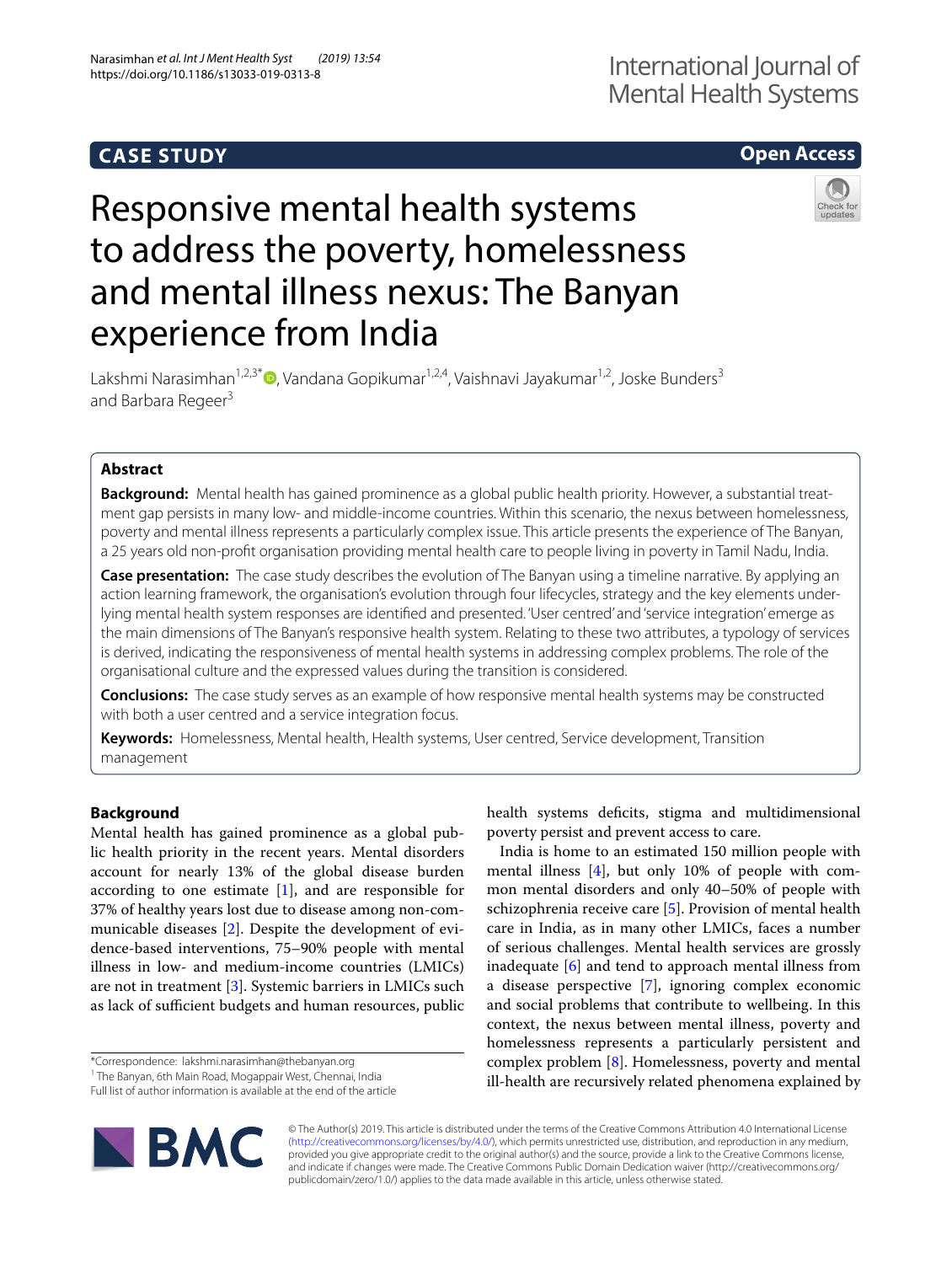both social causation and social drift [\[9\]](#page-9-3)—people experiencing social and economic adversities have higher prevalence of and risks for mental ill-health  $[10-14]$  $[10-14]$ , while those with mental health issues lapse into downward trajectories of poverty and homelessness [\[15](#page-9-6)[–17](#page-9-7)]. In the Indian context, with sizeable scarcity of resources and services for mental health, homeless people with mental illness have few alternatives besides continuing on the streets or institutionalisation in mental health facilities [[18\]](#page-9-8) or beggar's homes [\[19](#page-9-9)].

Health system reforms to address the treatment gap often focus on increasing availability of services using fnancial and human resources investments. While such reforms may increase capacity of services, the fundamental nature of the health system may remain unaltered. Given the complexity of the needs of the people who face the double jeopardy of homelessness and mental illness, more fundamental change is needed. Some civil society initiatives such as Ashadeep (Guwahati), Iswar Sankalp (Kolkata), Koshish (Mumbai), and state-run institutions such as the Hospital for Mental Health (Ahmedabad) and the Institute for Health and Behavioural Sciences (Delhi) have developed services to address the needs of homeless people with mental illness in India. Codifying such local responses and experiences can help generate socially robust knowledge and advance evidence-based practice and policy  $[20]$  $[20]$ . The primary aim of this article is to understand and describe the development of mental health system responses that may address needs of people with mental illness living in poverty and homelessness. To do this, the article presents a case study of the evolution of The Banyan, a non-profit organisation providing mental health care in India and refects on implications for the nature of mental health systems. The secondary aim is to understand the organisational culture that promotes mental health system responses as a basis for scaling up such systems.

#### **Case presentation**

The Banyan provides comprehensive mental health services in institutional and community settings for people experiencing poverty and homelessness in the states of Tamil Nadu, Kerala and Maharashtra. Starting in 1993 with a crisis intervention and rehabilitation centre for homeless women with mental illness in the city of Chennai, The Banyan's continuum of care currently has three major services: Emergency Care and Recovery Services, Inclusive Living Options and NALAM: Community Mental Health Programme.

The Emergency Care and Recovery Services are primarily offered at a 120-bed facility for homeless women with mental illness in the city of Chennai. The services include crisis intervention, multi-disciplinary care, reintegration and aftercare interventions that aim to support users in fnding pathways back to their families and communities of choice. The Emergency Care and Recovery Centre (ECRC) has been accessed by 1942 homeless women with mental illness, of whom 1478 (nearly three-quarters) have journeyed successfully back to their families all over India. About 40% of those in residential care participate in work, full-time or part time employment or social enterprises housed on campus. A 2010 study of a sample of women reintegrated from ECRC found that 20% were in paid employment and 61% were engaged in household occupational roles  $[21]$  $[21]$  $[21]$ . The same study found that 73.3% did not experience homelessness again and 84.4% remained in continued care through outpatient services. The ECRC approach has been adopted by the Government of Tamil Nadu. Five centres fnanced

by the state are collaboratively run in District Hospitals. The reintegration component has been replicated collaboratively with the Government of Kerala across staterun psychiatric hospitals to help reunite long-stay clients with their families and access aftercare services.

Inclusive Living Options offer choice-based housing (congregate or non-congregate) with personalised supportive services (across work, socialisation, economic transactions, daily living and leisure), particularly for those who are unable to return to their families or live independently and are at risk of long-term institutionalisation in psychiatric facilities. About 200 people with mental illness with long-term care needs ranging from low to high disability levels are living in homes as part of formed families in rural and urban neighbourhoods with onsite support and case management at Clustered Group Homes (CGH) and Home Again (HA). A prospective 18-month evaluation between 2014 and 2016 of 53 participants of HA with matched controls in Care as Usual (CAU), the institutional facility, found a signifcant efect on community integration, which increased among participants in HA. Disability reduced signifcantly with time among participants of HA [\[22](#page-9-12)]. Similar results were found in a prospective evaluation using two-group design of 113 participants assigned to HA compared with the matched controls in CAU across sites in Tamil Nadu, Assam and Kerala. The intervention is being replicated with the Governments of Kerala and Maharashtra to address long-term institutionalisation in state mental hospitals.

NALAM (Tamil for wellness) is a community mental health programme that offers packages of care delivered by grassroots mobilisers supported through clinics colocated with primary health centres or community centres across rural and urban geographies. About 10,000 people have accessed proximal, comprehensive and personalised mental health care through NALAM. The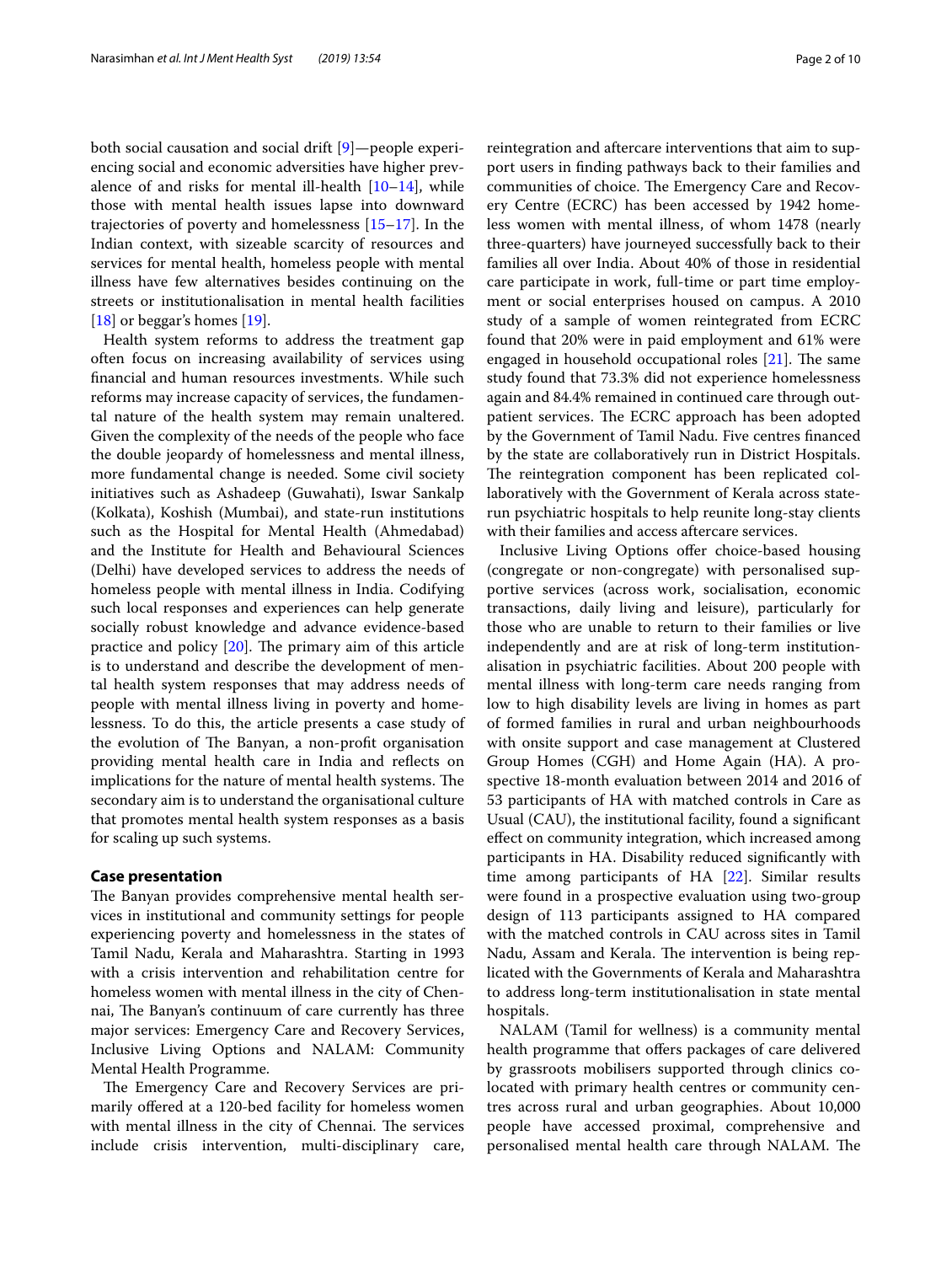services include outpatient and inpatient clinical care, home-based services, social entitlement facilitation, livelihood interventions, education and housing support, support groups and mental health promotion. Data from a cross-sectional survey of 346 women who accessed outpatient services between September 2015–December 2015 show that half perform independent occupational roles and a quarter of them are in paid employment. The Banyan has recently entered a collaboration with the Government of Tamil Nadu in two districts to strengthen the state-run District Mental Health Programme (DMHP) using the community engagement components of NALAM.

In order to address deficits in human resources, The Banyan Academy of Leadership in Mental Health (BALM) engages in education and research. BALM offers masters level programmes in Social Work and Applied Psychology (with specialisations in clinical psychology and counselling psychology) and a Diploma in Community Mental Health. Since inception, 229 students have graduated from the masters programmes and 116 have completed the Diploma. About three-quarters have continued to engage in the mental health sector, majorly in employment, with some in higher studies.

#### **Methods**

For this case study, the authors retrospectively and qualitatively examine evolution of The Banyan's responses in the mental health sector. Two qualitative methods were used: a timeline narrative of the organisation and analysis using action learning framework. A timeline narrative was constructed based on data from key informants, annual reports and evaluation reports. Insights from four key-informants were collected and integrated. Two of the four key informants were service users of The Banyan with over two decades of engagement. Both women were 45 years old at the time of the interview and were working at BALM. Two others were staf, one man and one woman, currently in senior management positions. The former has been with the organisation since inception and the latter since 2002. They were aged 45 and 29 years respectively at the time of the interview.

The evolution of The Banyan has been described in several documents such as annual reports and evaluation studies. Twenty annual reports (years 1993–2014) and three evaluation studies were examined retrospectively and qualitatively, covering critical changes and key elements of organisational strategy, in order to develop a conceptual framework for mental health system responses in the context of complex problems. A timeline narrative was constructed by LN and VG. Next, LN and BR coded the timeline narrative separately and analysed the coded data together using models of action refection learning [\[23\]](#page-9-13) in which knowledge is co-created by various participants who act and refect on real world issues. This was reviewed independently by VG and JB, who sent feedback to LN, who then incorporated changes that were concordant and moderated discussions for changes that were discordant. This process was repeated until the four authors (VG, LN, JB and BR) agreed on the fnal output. Interpreter triangulation was facilitated through a recursive process of organising data individually and collectively reflecting and discussing the data. The four domains in action refection learning processes—planning, action, observation, refection [[24](#page-9-14)]—were used to construct an analysis matrix:

- Planning: elements of narrative that constitute a strategic direction towards achieving organisational vision;
- Action: elements of narrative that involve activities to execute the plan;
- Observation: elements of narrative relating to what the organisation experienced following implementation of planning; and
- Reflection: narrative elements that express learning as result of the execution experience and the measurement of progress in congruence with the organisational vision.

#### **Lifecycles**

Organisation of The Banyan's narrative into the four domains of planning, action, observation and refection revealed four distinct lifecycles into which the organic evolution of The Banyan may be categorised, each one with a plan originating from the reflections of the previous lifecycle. The Banyan started as a shelter service for homeless women with mental illness. The experiences of the co-founders in the months preceding the establishment, included public apathy to visible distress of a woman 'in the middle of heavy traffic' on a busy road in Chennai, the lack of any kind of facilities, and repeated encounters with many such women in distress.

The shelter facility started to provide a safe space for homeless women with mental illness and developed into a transit recovery space. With recovery of users and their expressed needs of living with family, The Banyan began facilitating reunion with families (Lifecycle 1). The positive response of many families and communities in welcoming back these women altered the organisation's understanding of what had led to homelessness. The organisation also recognised that the magnitude of issue was far greater than initially anticipated; and that continuity of care post reintegration was critical.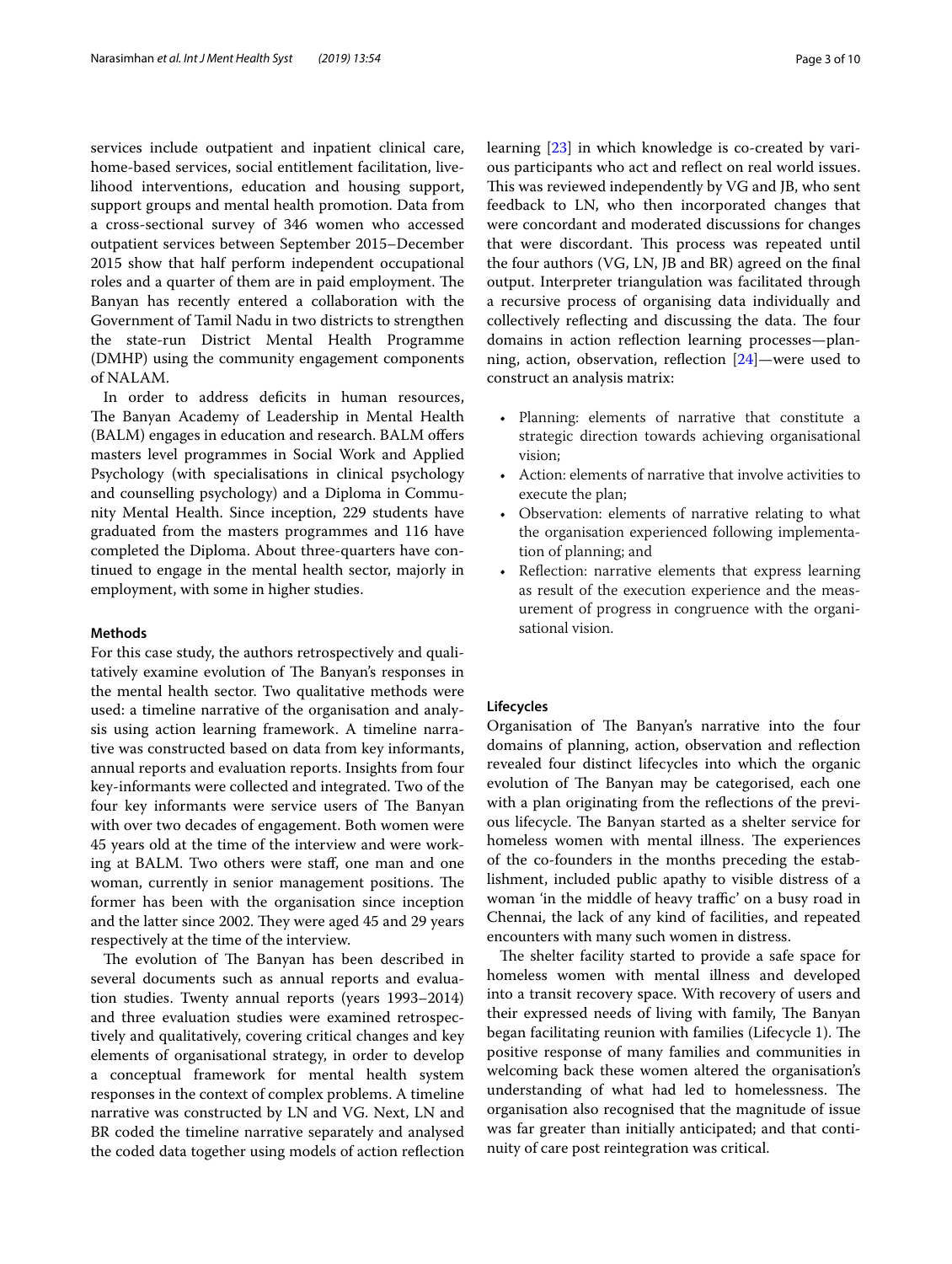From 1996 onwards, The Banyan expanded capacity by constructing new premises and began to offer multiple aftercare options for those who had left the shelter (Lifecycle 2). Reintegration became systematic and included options for self-discharge, employment, living in group homes and referrals to non-mental health institutions. As numbers continued to increase, The Banyan realised the importance of putting the needs of the constituency on the agendas of local and national governments. This involved an increasing emphasis on the role of the state and rights of homeless persons. In the provision of aftercare, The Banyan began to understand the difficulties of recovery in families living in poverty. Local care, expressed as a need by users, was hypothesised by a third party evaluation [[25](#page-9-15)] as being important to maintaining recovery. In addition to challenges in providing aftercare, The Banyan experienced problems with institutional care: many people with long term needs were unable to exit the system and large communal spaces were not conducive to providing quality care.

During 2004–2012, user demands for alternate living spaces for those who could not return to their families led The Banyan to develop shared housing and community living options (Lifecycle 3). The need for continuity of care led to piloting of socioeconomic interventions (disability allowances, employment, housing support). Through this engagement in social care, The Banyan began to develop a deeper understanding of the perpetuating nature of inequities, including poverty, gender and old age. Local care did not always translate to benefts on the equity front, with poverty continually placing persons with mental illness at the risk of downward social drift and homelessness. The Banyan also learnt from user evaluations that positive outcomes are rooted in experiencing a better life. This led The Banyan to link care adherence to benefts that may mitigate socio-economic distress. The Banyan also began to collaborate with other stakeholders, such as the state mental health facility and other NGOs, to replicate its recovery and reintegration model. The challenges of providing institutional care rooted in an ethos of user self-determination became more evident: while there needed to be protocols for minimum services and processes, the key challenge was privileging user needs and rights among human resources. This led to the identifcation of human resources defcits in the mental health sector, not just in terms of numbers but also the lack of appropriate core values, leadership and multi-disciplinary intervention skills. Refections on these developments led to changes in service integration during Lifecycle 4 from 2012 onwards, placing greater emphasis on recovery in the context of poverty. Greater understanding of the complex causal pathways to homelessness and of user expectations led to the adoption of a stronger development agenda within The Banyan, involving a comprehensive social care system of welfare entitlements and interventions targeting well-being. Quality assurance systems were introduced within institutional care, focusing on privacy and dignity during bathing, and the availability of a minimum level of assets such as ftted,

coordinated clothes. The organisation further integrated a well-being approach towards mental health into its community mental health programs by initiating the NALAM (Tamil for 'wellness') project. The project utilises village level wellness mobilisers to deliver a range of interventions from counselling to social welfare facilitation to promote outcomes in socio-economic spheres as a preventive strategy towards better mental health. The Banyan also investigated alternate service contact options for homeless persons with open shelters and street engagement in partnership with the Corporation of Chennai. Through this initiative the organisation has been able to ofer fexible and user-initiated access options for homeless persons. Based on the NALAM approach, an active engagement with the community in vicinity, Dooming Kuppam, through life skills, skills development and other social interventions have been incorporated as a key component of this project.

In addition, driven by the success of independent living through shared housing in the villages and its impact on the lives of women who were once homeless, the organisation extended this approach towards addressing the needs of those who require higher support. This approach called Home Again, involves the facilitation of housing with graded levels of support, with a focus on facilitating socio-economic-political participation of users in communities.

The organisation recognised that there was a paucity in human resources aligned with the ethos and skills necessary to deliver interventions such as the ECRC, NALAM and Home Again. Therefore, masters level courses and diploma programmes were developed to cultivate critical perspectives and values by offering opportunities to learn by observing and doing in the real world.

Table [1](#page-4-0) provides a summary of system level transitions in The Banyan's mental health system. Action learning and the four domains of plan, act, observe, refect constitute the main basis of the analysis in this discussion. The analysis matrix has been condensed into the table above to provide a summary of organisation level transitions in The Banyan's mental health system. Narrative elements from plan and action have been combined and summarised under row labelled 'Focus'; while those pertaining to 'observation' and 'refection' are summarised under row labelled 'Reasons for focus' in Table [1](#page-4-0). 'Organisation level evolution' based on the strategic shifts in 'Focus' of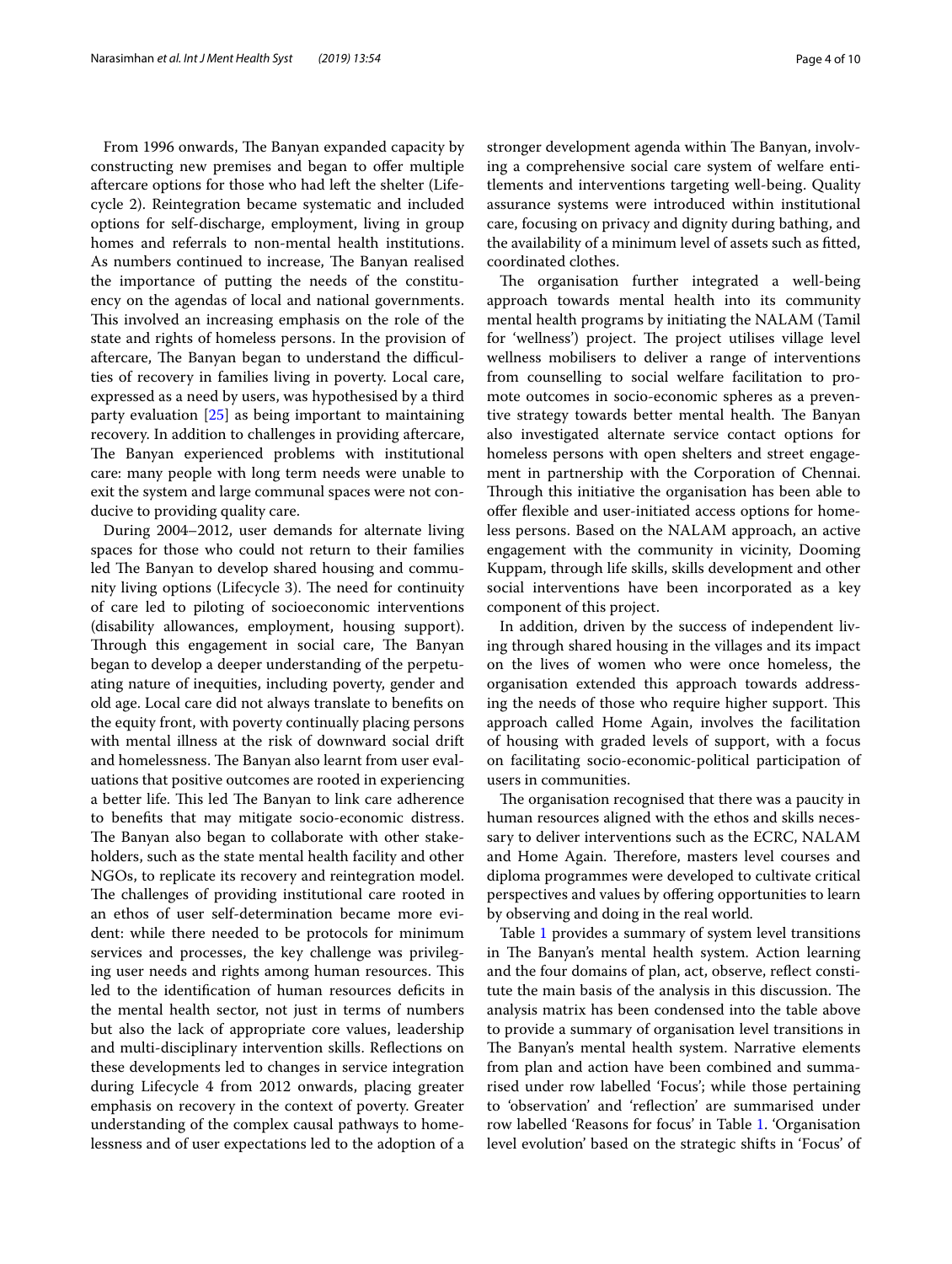<span id="page-4-0"></span>

| Table 1 Transitions in The Banyan's strategy      |                                                                                                                             |                                                                                                                                                                       |                                                                                                                                                                                                                             |                                                                                                                                                                                                                                                                                                                     |
|---------------------------------------------------|-----------------------------------------------------------------------------------------------------------------------------|-----------------------------------------------------------------------------------------------------------------------------------------------------------------------|-----------------------------------------------------------------------------------------------------------------------------------------------------------------------------------------------------------------------------|---------------------------------------------------------------------------------------------------------------------------------------------------------------------------------------------------------------------------------------------------------------------------------------------------------------------|
| Dimensions of Strategy                            | 1993-1996<br>Lifecycle 1                                                                                                    | 1996-2003<br>Lifecycle 2                                                                                                                                              | 2004-2012<br>Lifecycle 3                                                                                                                                                                                                    | 2012-present<br>Lifecycle 4                                                                                                                                                                                                                                                                                         |
| Focus (planning and action)                       | intervention, shelter, reintegration,<br>women with mental illness: crisis<br>Humanistic response to homeless<br>after-care | ening capacity, content and quality<br>Institutional development: strength-<br>of responses                                                                           | munity and stakeholder expansion,<br>Mental health services in the com-<br>research and advocacy                                                                                                                            | well-being: identity/personal growth/<br>self-determination/meaning in life<br>resources to integrate theory and<br>institutional care with a focus on<br>Building capacities among human<br>approaches in community and<br>Development of reconstructive<br>field practice                                         |
| Reasons for focus (observation and<br>reflection) | address deprivation and violence<br>faced by homeless women with<br>Lack of adequate responses to<br>mental illness         | ment with strengthening of systems<br>complexity; Infrastructure develop-<br>of care for efficiency perceived as<br>Scale of issue in quantity as well as<br>solution | Model formulation and dissemination<br>Lack of access to care and continuity<br>in care hypothesised to stem from<br>of protocols as a means of scaling<br>presence vs absence deficits in<br>community mental health<br>qn | Micro and complex issues: non-linearity<br>Need for development focus to mental<br>in the relationship between poverty,<br>Ethos/Core values scaling as opposed<br>mental health, access to care and<br>to standard operating protocols<br>given dynamic nature of issue<br>health services integration<br>outcomes |
| Description of constituency                       | Homeless women with mental illness                                                                                          | Homeless women with mental illness<br>and their families and communities                                                                                              | families living in poverty and home-<br>Persons with mental illness and their<br>essness in urban and rural areas                                                                                                           | Human resources in development and<br>in poverty and homelessness in low<br>with psychosocial concerns living<br>Persons, families and communities<br>mental health sector<br>resource settings                                                                                                                     |
| Description of stakeholder system                 | Hospitals, media, general public,<br>philanthropists, social clubs                                                          | Other civil society organisations, hos-<br>pitals, media, corporates, general<br>public, government                                                                   | organisations, hospitals, media,<br>Government, Other civil society<br>corporates, general public                                                                                                                           | erated and unfederated community<br>civil society organisations, Hospitals,<br>institutions, local governments, fed-<br>Academic community, international<br>Media, Corporates, General Public<br>institutions, Governments, Other                                                                                  |
|                                                   |                                                                                                                             |                                                                                                                                                                       |                                                                                                                                                                                                                             |                                                                                                                                                                                                                                                                                                                     |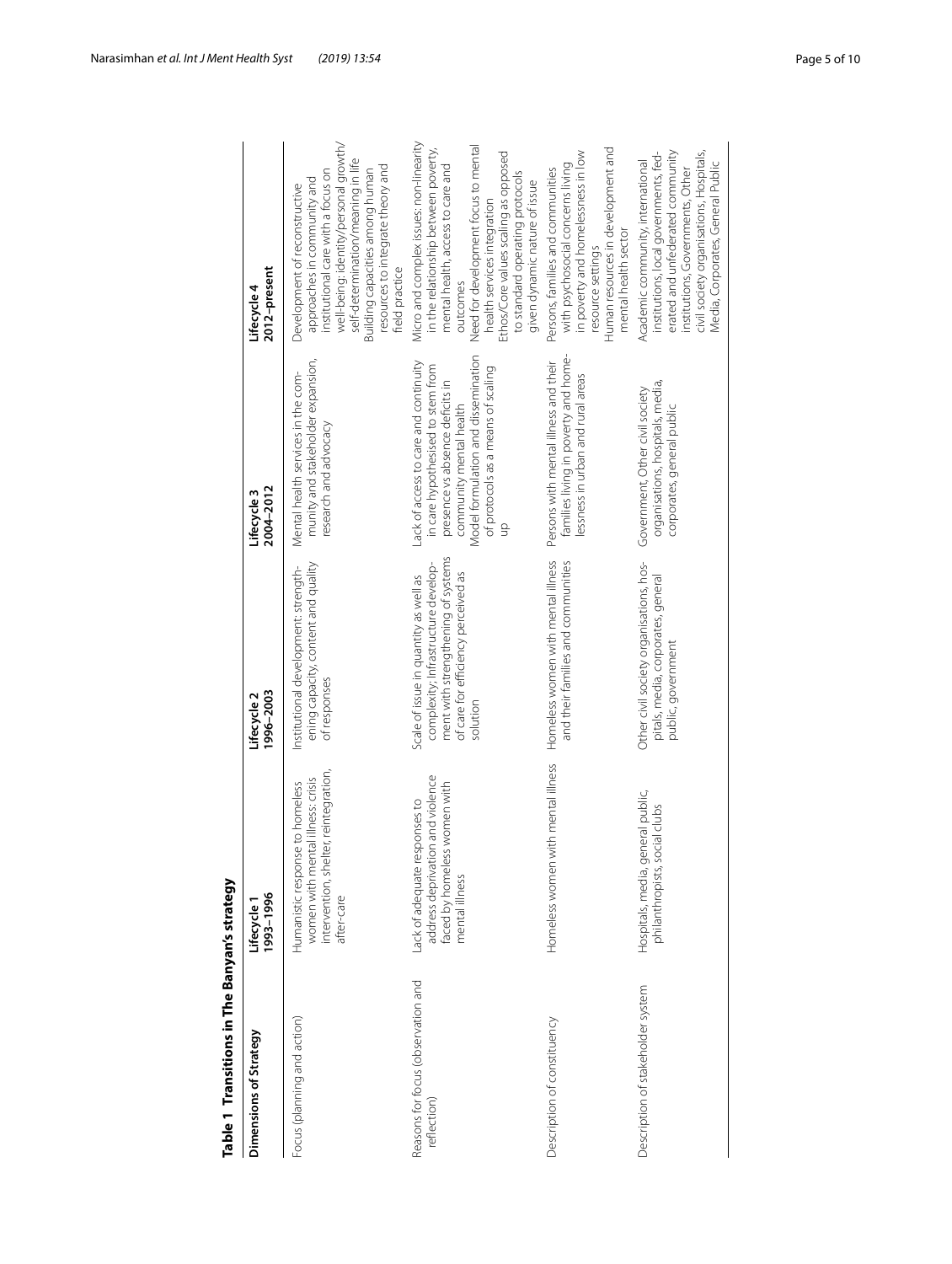The Banyan have been demarcated into four lifecycles represented across the columns.

The analysis shows that over two decades of work in homelessness and mental health, The Banyan's focus has developed from crisis intervention for homeless women with mental illness to an *integrated service* approach, including a wide variety of responses to clients' psychological, fnancial, cultural and social well-being. Indicative of the change from crisis intervention to prevention to supporting well-being is the growing constituency that is considered service-user of The Banyan's, including communities in low-resource settings at large.

In parallel, and as a response to the need for developing human resources in new directions, the stakeholder system that developed around The Banyan expanded to include non-traditional partnerships that are instrumental to The Banyan's success. During The Banyan's evolution, it became evident that focusing on one element of the problem was not enough: clients are caught in a multidimensional trap that needs to be approached in a tailor-made, *user*-*centred* way. Both micro and organisation level transitions in The Banyan have been based on increasing understanding of user demands and needs. Clients have evolved from service users to participants to owners. For example, homeless women with mental illness who once used The Banyan's shelter services now work as mental health 'change agents' in their communities. Initially prioritising user self-determination (Lifecycle 1), the organisation engaged in an ongoing dialogue with its service users to gauge their experiences, needs and outcome definitions. This process of dialogue for cocreating knowledge served as the basis for formulating systemic responses. As a consequence of the user centred focus, The Banyan worked towards service integration in terms of quantitatively enhancing service diversity and levels, and qualitatively enhancing levels of integration within the delivery system. Responses to emerging user input, such as a trip to reunite with family (Lifecycle 1 to 2) and alleviating fnancial distress (Lifecycle 2 to 3), were institutionalised as systematic mechanisms, a process that increased comprehensiveness of both horizontal and vertical service oferings. Dialogue with users helped The Banyan understand that intersecting influences of social disadvantage and trauma on mental health, rather than untreated symptoms, are implicated in the urban reality of homelessness among those with mental illness  $[26]$  $[26]$ . This informed the organisation's evolution from crisis intervention and shelter in family-like settings to integrated health and social care services on a continuum that expanded to include community mental health and community living options.

Thus, two key attributes emerge from the analysis of The Banyan's evolution: 'user centred', placing the user at

the centre in defning responses; and 'service integration', namely instituting appropriate, multiple responses at an organisational level. To understand how these developments and organisational health systems can be scaled up, we consider the organisational culture driving this process of development.

#### **Organisational culture and values**

Organisational culture is like an iceberg, only a small part of it is visible or manifest [\[27](#page-9-17)]. Expressed values represent the key aspect of manifest culture [[27](#page-9-17)] and, for that reason, values consistently apparent throughout the organisation's evolution represent the focus of this analysis of organisational culture.

Although there have been considerable changes in The Banyan's strategic focus since 1993, the expressed values have remained unchanged: commitment to the wellbeing of people, drive to understand the needs of clients, acceptance of the complexity of the reality of clients, and willingness to reconsider the identity of the organisation. These values have been built into the organisational culture through a number of processes:

- listening to the needs of clients during an ongoing dialogue in which all staff members participate; $\frac{1}{1}$  $\frac{1}{1}$  $\frac{1}{1}$
- maintaining high staf morale under extremely diffcult circumstance by articulating, sharing and celebrating achievements, large and small;
- achieving synergy between ambitions, competences and activities by actively dialoguing with all network partners and staff members;
- combining in-depth understanding of the problem with the bigger picture by stimulating continuous refection among stakeholders

These values help to promote an organisational culture that is anchored in an action learning approach, which is centred on a continuous dialogue with clients leading to innovation in practices, services and structures. While the transitions in The Banyan's evolution emerge from one lifecycle to another, they were preceded by a process of co-developing these services at a micro level with service users. This dynamic nature of change driven by the constituency is a key feature, wherein responses are ongoing leading up to organisation level change, rather than in discrete blocks of planning, acting and evaluating (Fig. [1\)](#page-6-0).

<span id="page-5-0"></span> $1$  The Banyan conducts an annual service user audit. There are meetings of user-carer groups and an external human rights committee monthly that serve to record and incorporate the voice of users into service design and delivery.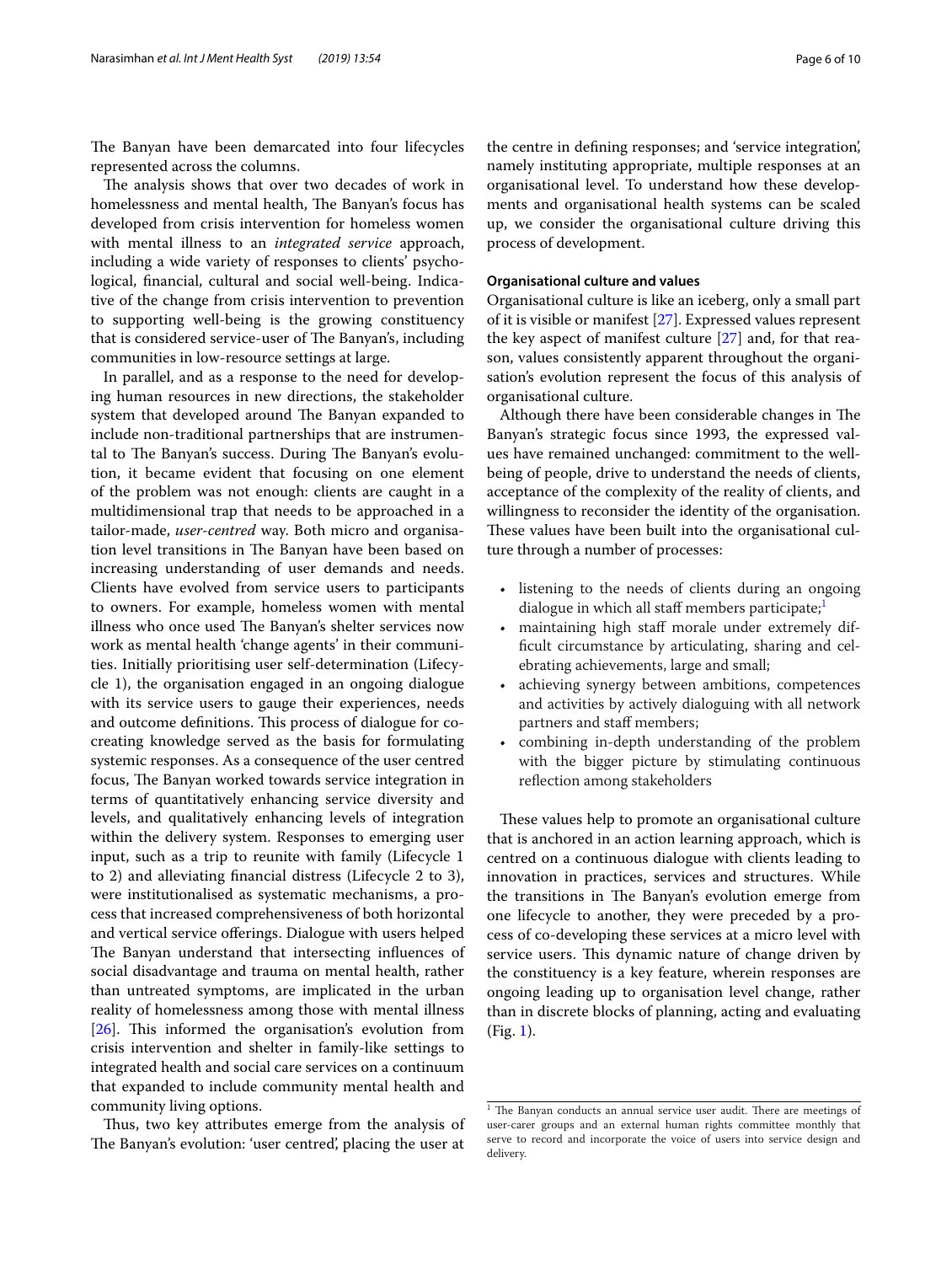

<span id="page-6-0"></span>Several challenges accompany the evolution of The Banyan. These include: the paucity of resources, provision of aftercare to distributed geographies with scare local mental health services, disconnect between health and social welfare systems, and the exclusion of mental health and homelessness from a wide array of social entitlements.

From a systems development perspective, two important lessons may inform initiatives in mental health that may take a similar path. First, collaborative refections among users and staff that combine quantitative indicators along with qualitative lived experience and practice narratives can assist in the process of evolving systems. The Banyan's data have been organised to feed into quantifable indicators tracked by a monitoring and evaluation system only in the last 6 years, whereas these may have been useful to inform strategies from inception. For instance, in the initial years, the institutional facility grew exponentially in an attempt to cater to the unmet needs of homeless women with mental illness. During this period, the proportion of long-stay users in the facility grew, duration of stay before discharge increased and maintaining quality standards became challenging. ECRC's bed-strength was subsequently fxed at 120 and long-stay options were developed. Second, difusion of values and new practices organisation wide (across programmes and staf) may call for continuous processes of immersive-learning and supervision, beyond didactic dissemination and trainings.

#### **Discussion**

#### **Typology of mental health system responses**

Based on the dimensions 'service integration' and 'user centred' emerging from analysis of The Banyan's mental health system, we introduce a typology of mental health system responses (Fig. [2\)](#page-7-0) which may be used as a heuristic tool to understand diferences between types of mental health services.

The typology presents four ideal-types, which by definition, do not correspond one-on-one to empirically observed phenomena. Rather, an ideal-type, as coined by Max Weber [[28\]](#page-9-18) represents an analytical construct based on specifcally accentuated characteristics of a concrete phenomenon. They are used to understand, rather than represent social reality. At the same time, exemplars can be identifed—phenomena that serve as an exceptional example of an analytical construct [\[29](#page-9-19)].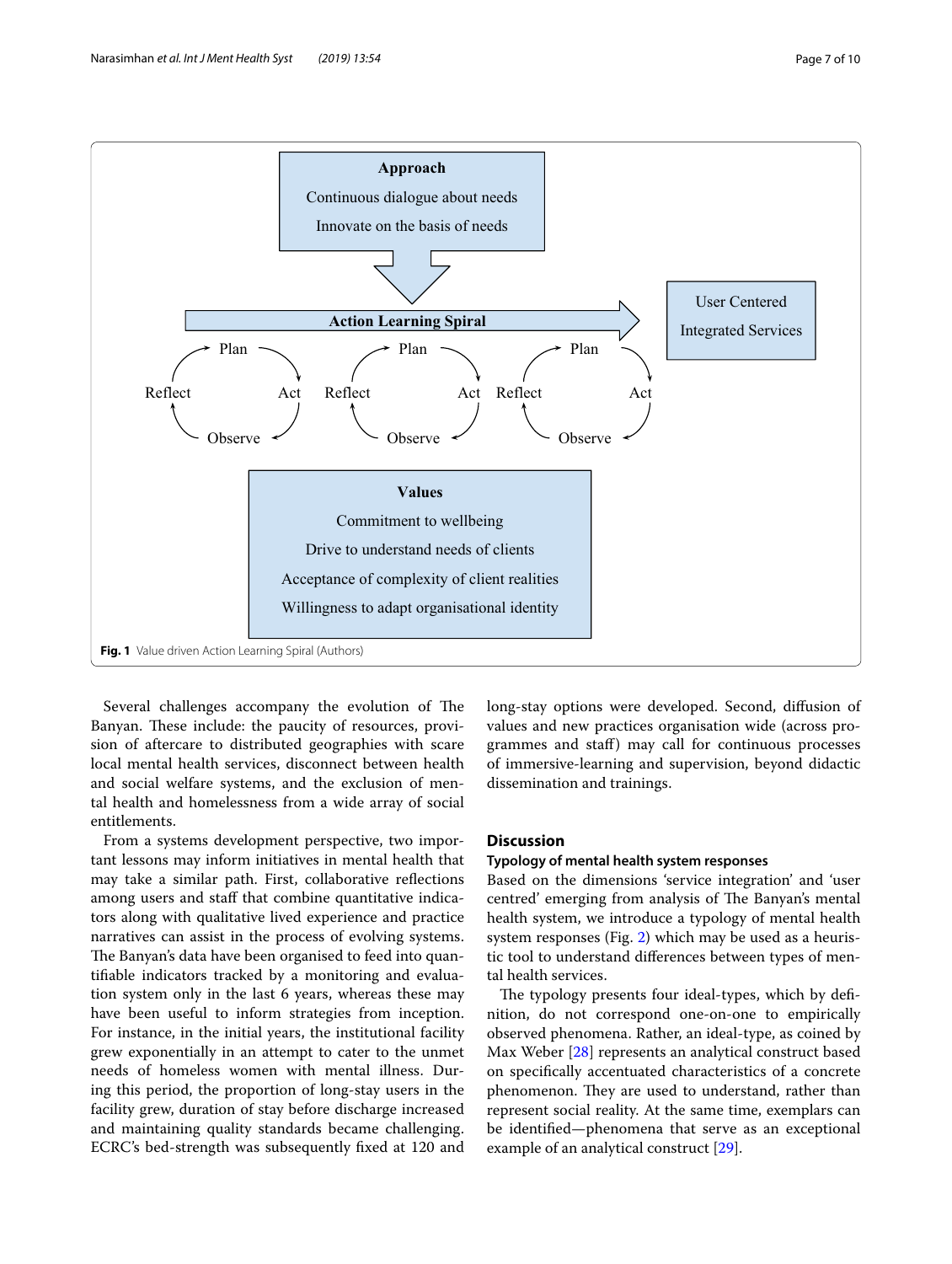

<span id="page-7-0"></span>In this typology, the x-axis represents the degree to which services in a health system are 'user centred', while the y-axis represents the degree to which services in a health system demonstrates 'service integration'. Responses of agents (individuals or organisations) within the health system may be highly user centred, but may not be integrated in a systematic manner. An example is a response that involves distribution of free meals to homeless persons on the streets. Some initiatives involve delivery of repackaged leftover food (from restaurants and other such establishments) or freshly cooked food by volunteers or staff to homeless people. They address a vital need, particularly for homeless people with mental illness, some of whom may not access soup kitchens or other such food sources. As a standalone service, while on a case-to-case basis other emerging needs such as health may be met, there is no process at a systems level, which may lead to limited scoping and outreach. On the other hand, one may also have highly integrated services, which are constructed without placing the user at the centre. An example may be multidisciplinary specialist tertiary mental health hospital with no processes for service user participation. Several disciplines such

as psychiatry, psychology, social work and occupational therapy are involved in the process of delivering care, but such coordinated efforts may be driven by the expert perspectives of what user needs are. In such an instance, despite sophistication, services may continue to not appropriately address user needs. Unidimensional interventions that are again not changing with user input, such as periodic standalone psychiatric camps to screen, diagnose and dispense medication with no grassroots follow up mechanism, are another type of health system response. Such responses if fulflling an aspect of user needs may potentially lead to impact that are restricted to shorter cycles, while failing to build these into long term gains. Finally, highly user centred and service integrated responses are those that adapt to emerging needs and priorities, change direction if needed and swiftly adopt innovative services.

#### **Scaling up: from organisational level to the health system**

History shows the health system reform through topdown measures has been largely inefective while bottom-up initiatives have often failed to scale up [[30\]](#page-9-20). It is increasingly recognised that components of health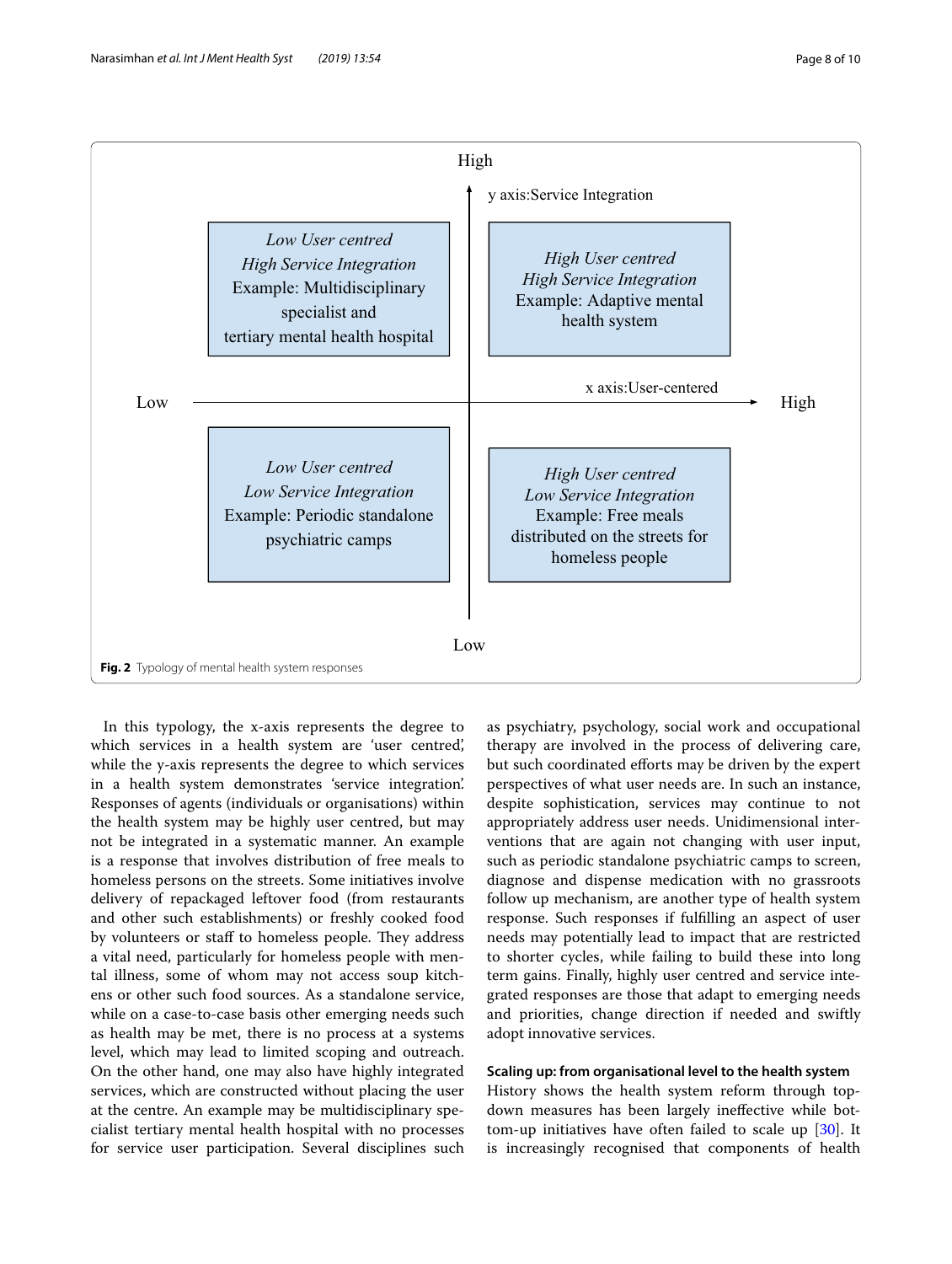systems should be perceived as interlinked and that they are a product of the social, economic, cultural and political context in which they are developed [\[31](#page-9-21)]. Taking such a complex adaptive system perspective to health systems has implications for health system reform. New approaches for system change have been developed and tested in the emerging research felds of system innovation [[32](#page-9-22), [33\]](#page-9-23) and transition theory [\[34](#page-9-24)], originally developed in the felds of sustainable agriculture and energy, and more recently applied in the feld of health care and health system reform  $[30]$  $[30]$  $[30]$ . It poses that the actions of agents at the micro level of a system are governed by laws, regulations, cultural values, beliefs of the meso level of a system, also referred to as the regime. It explains why new initiatives at micro level often fail to scale up to reform the system [\[35](#page-9-25)]; new practices are not adopted, or even counteracted, by incumbent institutions at regime level.

Increasingly it is argued that adaptive capacity is essential not only for the organisations that are part of a health system, but also for the health system as a whole [\[30](#page-9-20), [31\]](#page-9-21). It is for instance argued that health systems should not only be seen in terms of its components (the people, institutions and resources that deliver health care services to meet the health needs of target populations) and their interrelationships, but also in terms of their 'responsiveness to legitimate expectations' [[36\]](#page-9-26). Besides responding to users' expectations, crossing boundaries (for example, between health and social welfare ministries, local and international organisations) is seen as a key attribute of mental health systems  $[31]$  $[31]$ . These scholars perceive health system reform beyond the development and difusion of new interventions and increasing human capacity and instead argue for a move towards an adaptive (mental) health system that listens to needs (user centred) and responds by innovating practices through crossing boundaries and integrating services.

#### **Conclusions**

This analysis of The Banyan's evolution suggests a dynamic, responsive and system innovation approach to complex problems at the cusp of the poverty, homelessness and mental illness nexus. Mental health system formulations that are resonant with user systems, wherein services are personalised, organised and delivered around user characteristics and needs, may be more responsive to marginalised populations such as those living in homelessness and poverty. Ingrained in such responsive systems are value driven processes that systematically translate the knowledge acquired from the grassroots and subsequent innovations at the micro level into meso level institutions and macro level policy. This may be achieved through dialogue and synergy

between various stakeholders while consistently refecting on the bigger picture and pushing boundaries for what is aspired for change. Radical learning, that can alter the course of unresolved, complex and persistent problems, is made possible through a collaborative shared space for continuous refection and action. Service delivery frameworks may require mechanisms that can continually translate the same into mental health formulations for practice. This may call for bottom up health systems, unique to the constituency they serve, with core value frameworks serving as the replicable components of such systems.

#### **Acknowledgements**

We thank Ashok Kumar and Swapna Krishnakumar, Jyoti and Mary Chitra for their contributions to The Banyan's journey and their insights that made this article possible. We acknowledge Dr. KV Kishore Kumar, Director of The Banyan, for his technical inputs that shaped the organisation's learning. We acknowledge the valuable support of governing boards of The Banyan and BALM, donors, staff and volunteers. We thank Sarah Cummings for her editing.

#### **Authors' contributions**

LN, BR and VG drafted the manuscript. VJ and JB provided additional inputs that were incorporated in the fnal manuscript. All authors read and approved the fnal manuscript.

#### **Availability of data and materials**

Data and materials will be shared upon request to Lakshmi Narasimhan, The Banyan, India.

#### **Competing interests**

The authors declare that they have no competing interests.

#### **Author details**

<sup>1</sup> The Banyan, 6th Main Road, Mogappair West, Chennai, India. <sup>2</sup> The Banyan Academy of Leadership in Mental Health, Chennai, India.<sup>3</sup> Athena Institute for Research on Innovation and Communication in Health and Life Sciences, Faculty of Science, VU University Amsterdam, Amsterdam, The Netherlands.<br><sup>4</sup> School of Social Work, Tata Institute of Social Sciences, Mumbai, India.

#### Received: 25 September 2018 Accepted: 5 August 2019 Published online: 12 August 2019

#### **References**

- <span id="page-8-0"></span>1. Vigo D, Thornicroft G, Atun R. Estimating the true global burden of mental illness. Lancet Psychiatry. 2016;3:171–8. [https://doi.org/10.1016/S2215](https://doi.org/10.1016/S2215-0366(15)00505-2) [-0366\(15\)00505-2](https://doi.org/10.1016/S2215-0366(15)00505-2).
- <span id="page-8-1"></span>2. Bloom DE, Cafero E, Jané-Llopis E, Abrahams-Gessel S, Reddy Bloom L, Fathima S, et al. The global economic burden of noncommunicable diseases. World Econ Forum. 2011.<https://doi.org/10.1192/bjp.184.5.393>.
- <span id="page-8-2"></span>3. Demyttenaere K, Brufaerts R, Posada-Villa J, Gasquet I, Kovess V, Lepine JP, et al. Prevalence, severity, and unmet need for treatment of mental disorders in the World Health Organization World Mental Health Surveys. JAMA. 2004;291:2581. [https://doi.org/10.1001/jama.291.21.2581.](https://doi.org/10.1001/jama.291.21.2581)
- <span id="page-8-3"></span>4. Gururaj G, Varghese M, Benegal V, Rao GN, Pathak K, Singh LK, et al. National Mental Health Survey of India, 2015–16: prevalence, patterns and outcomes. Bengaluru: National Institute of Mental Health and Neuro Sciences, NIMHANS; 2016. [http://indianmhs.nimhans.ac.in/Docs/Repor](http://indianmhs.nimhans.ac.in/Docs/Report2.pdf) [t2.pdf.](http://indianmhs.nimhans.ac.in/Docs/Report2.pdf) Accessed 20 Aug 2018.
- <span id="page-8-4"></span>5. Patel V, Xiao S, Chen H, Hanna F, Jotheeswaran AT, Luo D, et al. The magnitude of and health system responses to the mental health treatment gap in adults in India and China. Lancet. 2016;388:3074–84. [https://doi.](https://doi.org/10.1016/S0140-6736(16)00160-4) [org/10.1016/S0140-6736\(16\)00160-4.](https://doi.org/10.1016/S0140-6736(16)00160-4)